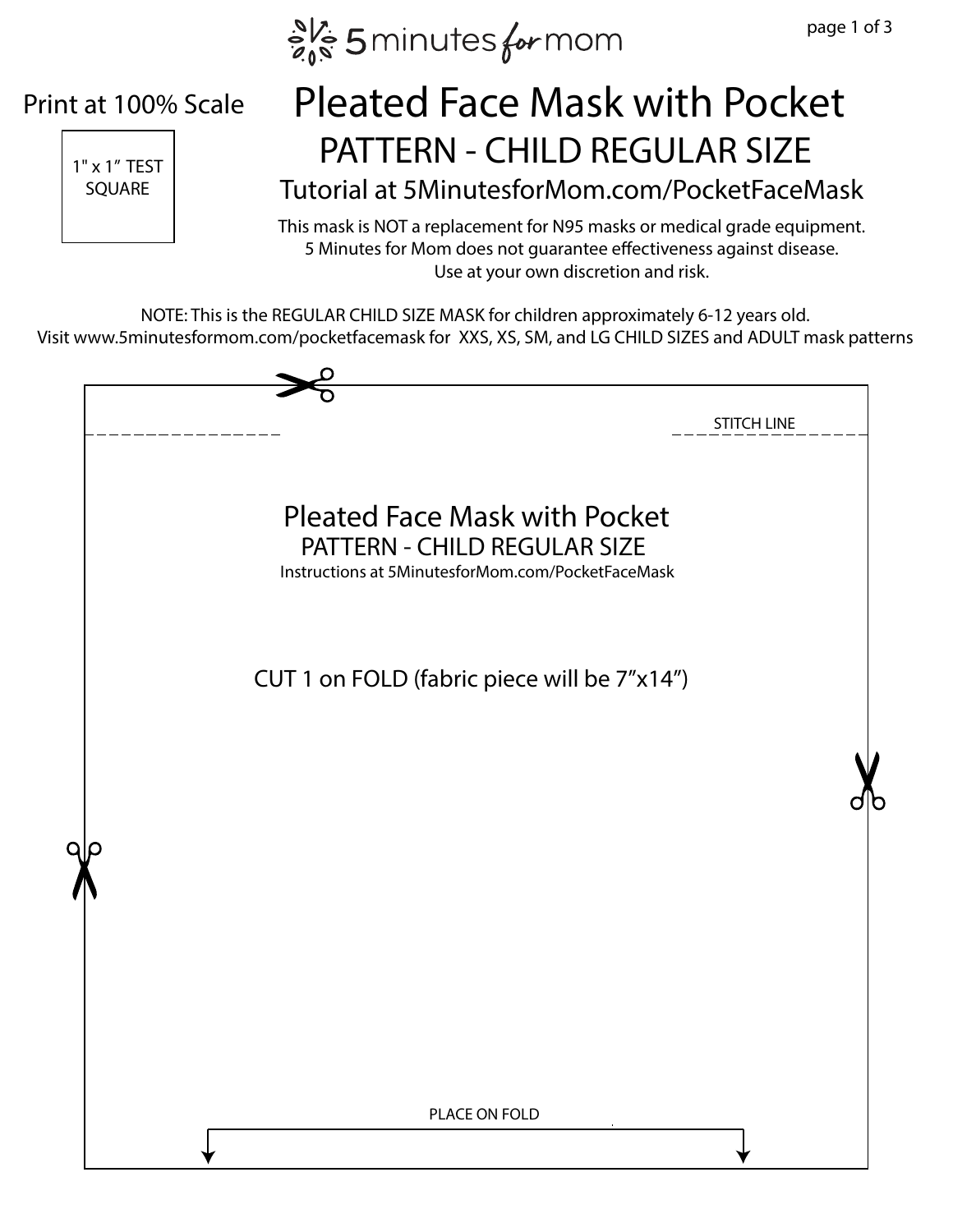$e^{N_c}$  5 minutes for mom

## Print at 100% Scale



## $\left| \begin{array}{ccc} \frac{1}{11 \times 1^{7}} \text{TEST} \end{array} \right|$  PATTERN - CHILD REGULAR SIZE Pleated Face Mask with Pocket

## SQUARE Tutorial at 5MinutesforMom.com/PocketFaceMask

This mask is NOT a replacement for N95 masks or medical grade equipment. 5 Minutes for Mom does not guarantee effectiveness against disease. Use at your own discretion and risk.

NOTE: This is the REGULAR CHILD SIZE MASK for children approximately 6-12 years old. Visit www.5minutesformom.com/pocketfacemask for XXS, XS, SM, and LG CHILD SIZES and ADULT mask patterns



Face masks should not be used on children under two years of age or on any person who is unable to remove the mask themselves or who is experiencing difficulty breathing.